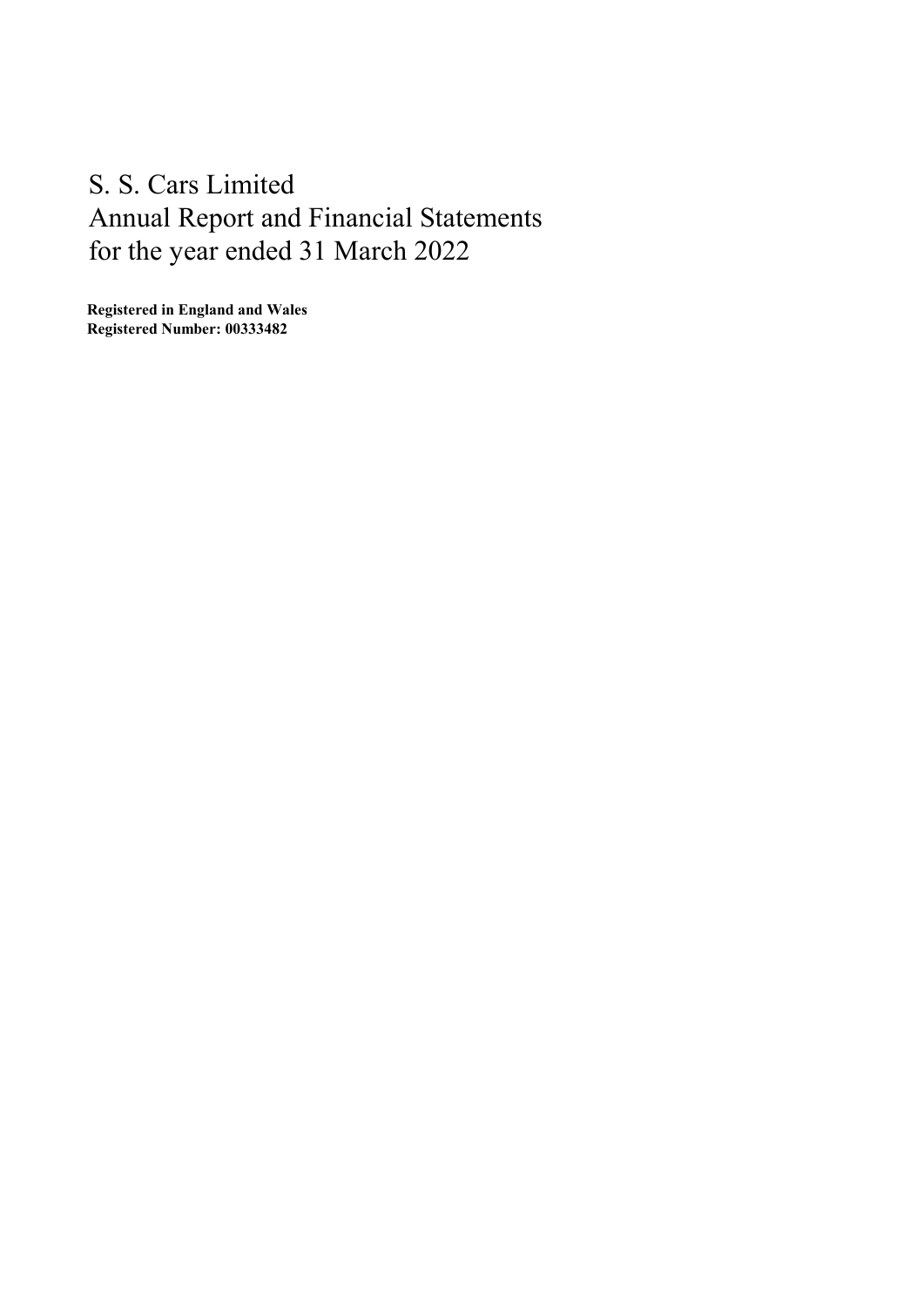# Directors and Advisors

# **Directors**

K.J. Benjamin A.J. Mardell

# Company Secretary

H.S. Cairns

# Registered Office

Abbey Road Whitley Coventry CV3 4LF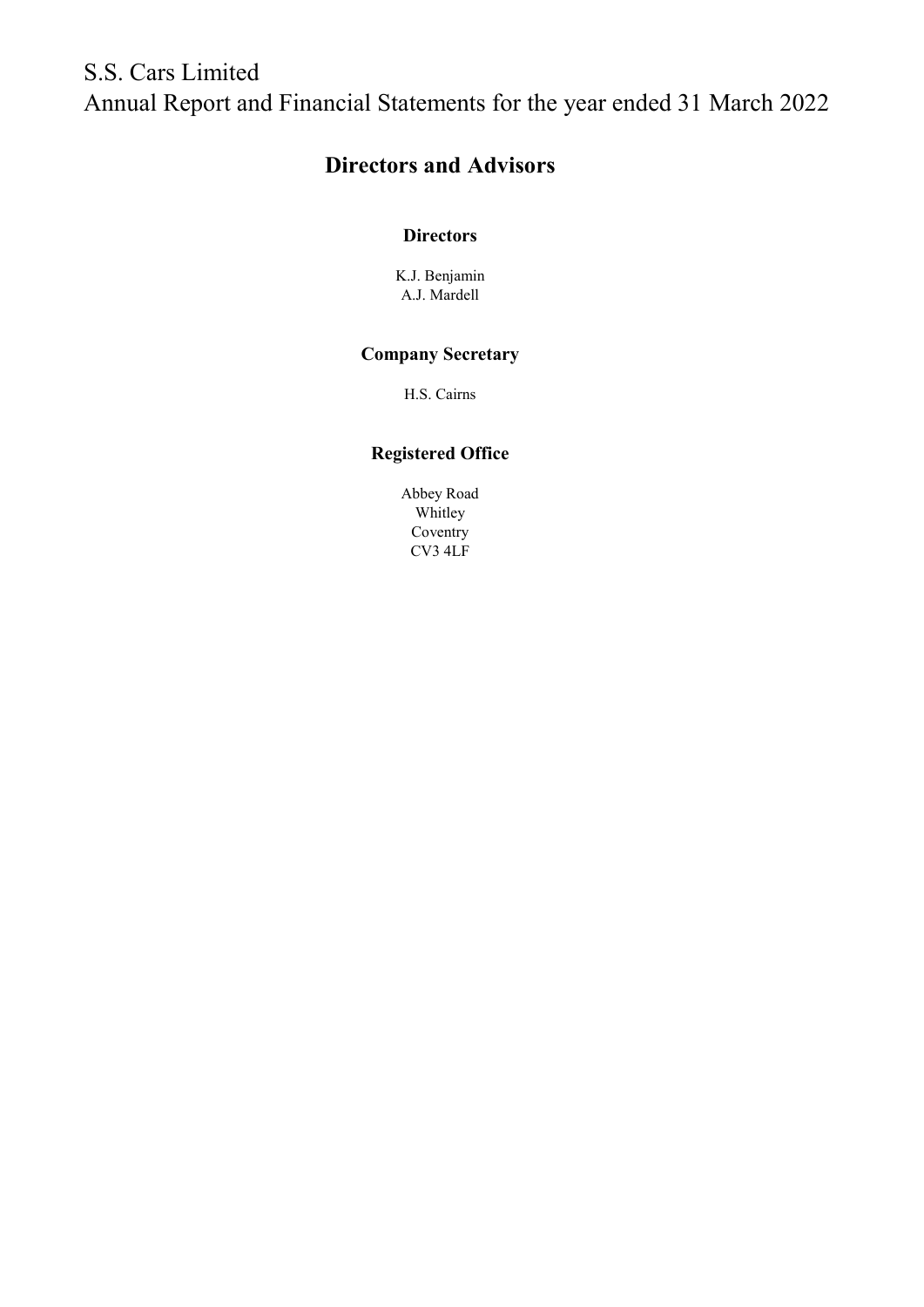# Contents

| Directors' report                  |  |
|------------------------------------|--|
| Income statement and Balance sheet |  |
| Notes to the financial statements  |  |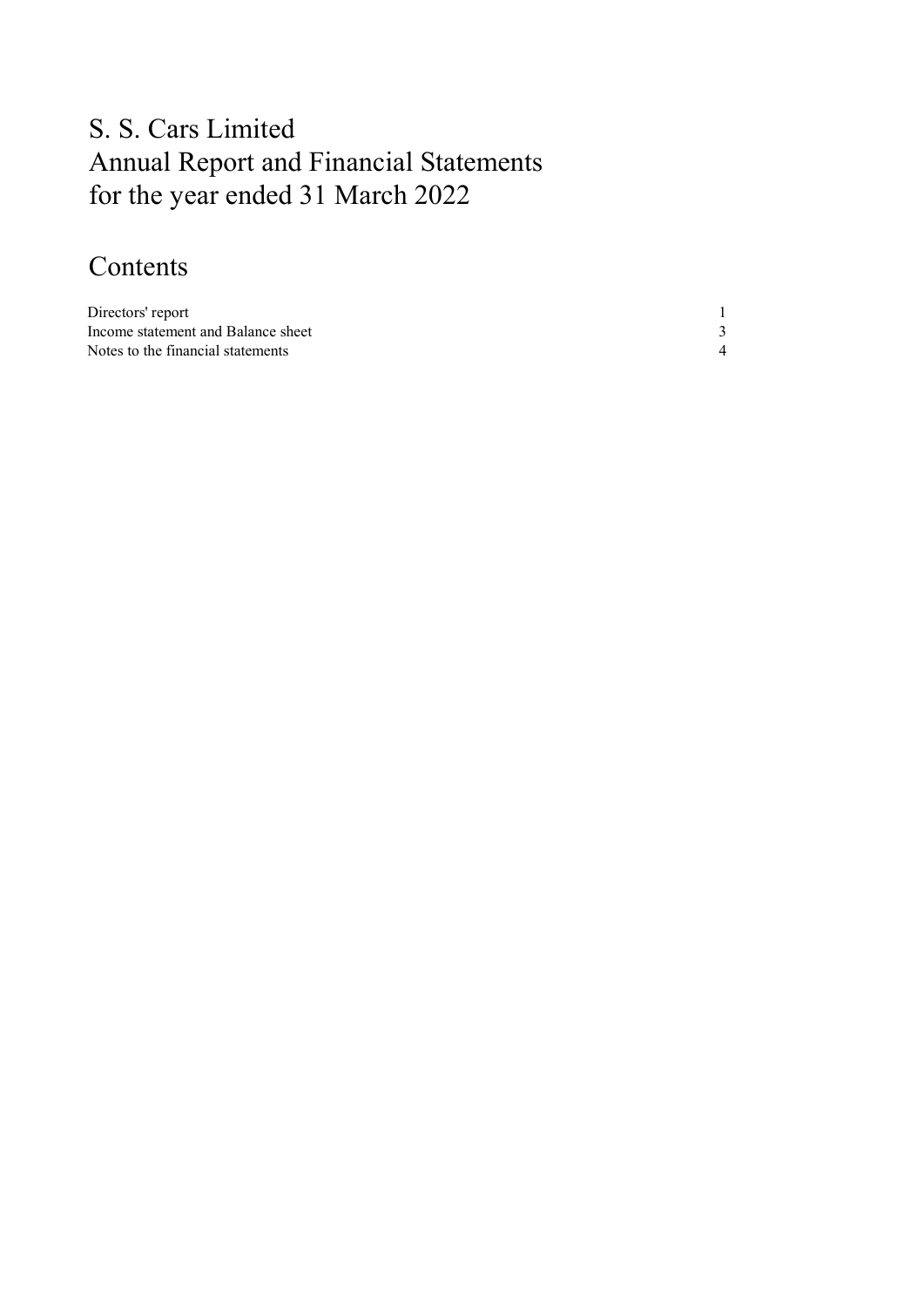# Directors' report for the year ended 31 March 2022

The directors submit the Annual Report and Financial Statements for the year ended 31 March 2022 for S.S. Cars Limited ("the Company").

## Activity

The Company is a wholly owned subsidiary of Jaguar Land Rover Limited. The Company did not trade during either the current or prior financial year.

## Review of business

The Company has been dormant as defined in section 1169 of Companies Act 2006 throughout the year and preceding financial year. It is anticipated that the Company will remain dormant for the foreseeable future. Key performance indicators and principal risks are not considered necessary for an understanding of the development, performance or position of the business of the Company.

## **Dividends**

No dividend is proposed (2021: £nil).

#### Board of Directors

The directors of the Company during the year and since the balance sheet date are as follows:

K.J. Benjamin A.J. Mardell

The Company's intermediate parent, Jaguar Land Rover Automotive plc, maintained director's liability insurance for all directors during the financial year.

## Strategic Report exemption

The Company has elected not to prepare a Strategic report. Under section 414B of the Companies Act 2006, the Company which, despite being part of ineligible group, otherwise qualifies as small and as such has taken advantage of the exemption available with regard to preparing a Strategic report.

## Going Concern

The directors have considered the going concern position of the Company at 31 March 2022 and the projected cash flows and financial performance of the Company for at least 12 months from the date of approval of these financial statements. The directors consider, after making appropriate enquiries and taking into consideration the current dormant status of the Company, that the Company has adequate resources to continue in operation as a going concern for the foreseeable future. Accordingly, the directors continue to adopt the going concern basis in preparing these financial statements.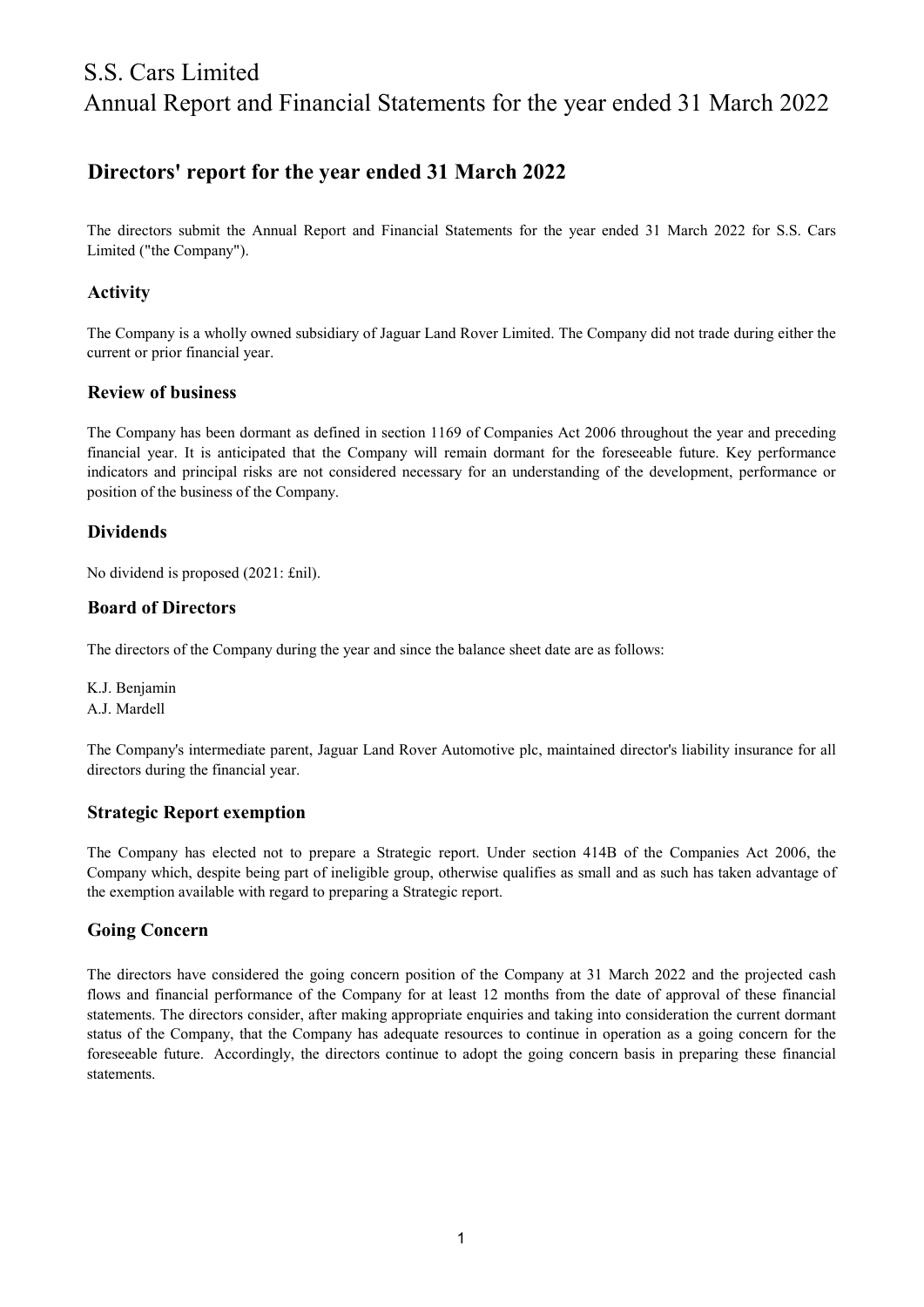# S.S. Cars Limited

Annual Report and Financial Statements for the year ended 31 March 2022

# Directors' report for the year ended 31 March 2022 (continued)

# Statements of directors' responsibility in respect of the Directors' report and the financial statements

The directors are responsible for preparing the Directors' report and the financial statements in accordance with applicable law and regulations.

Company law requires the directors to prepare financial statements for each financial year. Under that law they have elected to prepare the financial statements in accordance with with UK accounting standards and applicable law (UK Generally Accepted Accounting Practice), including FRS 102 "The Financial Reporting Standard applicable in the UK and Republic of Ireland".

Under Company law the directors must not approve the financial statements unless they are satisfied that they give a true and fair view of the state of affairs of the Company and of the profit or loss of the Company for that period.

In preparing these financial statements, the directors are required to:

- select suitable accounting policies and then apply them consistently;
- make judgements and estimates that are reasonable and prudent;
- state whether applicable UK accounting standards have been followed, subject to any material departures disclosed and explained in the financial statements;
- assess the company's ability to continue as a going concern, disclosing, as applicable, matters related to going concern; and

● use the going concern basis of accounting unless they either intend to liquidate the company or to cease operations, or have no realistic alternative but to do so.

The directors are responsible for keeping adequate accounting records that are sufficient to show and explain the Company's transactions and disclose with reasonable accuracy at any time the financial position of the Company and to enable the directors to ensure that the financial statements comply with the Companies Act 2006. They are responsible for such internal control as they determine is necessary to enable the preparation of financial statements that are free from material misstatement, whether due to fraud or error, and have general responsibility for taking such steps as are reasonably open to them to safeguard the assets of the company and to prevent and detect fraud and other irregularities.

#### Auditors

For the year ended 31 March 2022 the Company was entitled to exemption from audit under section 480 of the Companies Act 2006. The members have not required the Company to obtain an audit in accordance with section 476 of the Companies Act 2006.

The directors acknowledge their responsibilities for complying with the requirements of the Act with respect to accounting records and the preparation of the accounts.

By order of the Board,

H.S. Cairns 6 June 2022 Company Secretary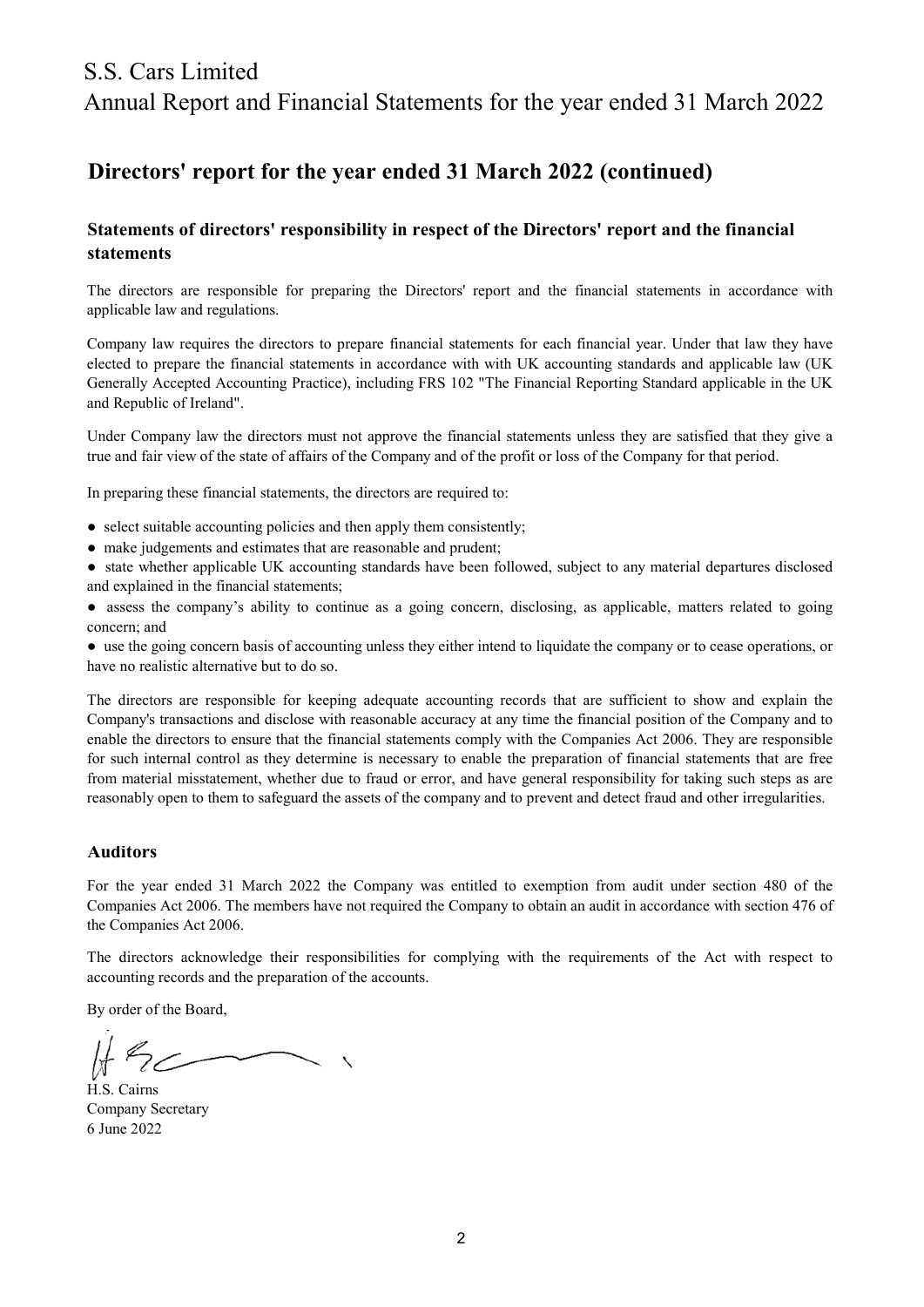## Income statement for the year ended 31 March 2022

During the year ended 31 March 2022 and the preceding financial year, the Company did not trade, received no income and incurred no expenditure. Consequently, the Company has made neither a profit nor a loss and has no recognised gains or losses.

#### Balance sheet as at 31 March 2022

|                                          | <b>Notes</b> | 2022       | 2021 |
|------------------------------------------|--------------|------------|------|
| <b>Current assets</b>                    |              | £          | £    |
| Amounts owed by immediate parent company |              | <b>101</b> | 101  |
| <b>Net assets</b>                        |              | 101        | 101  |
| <b>Capital and reserves</b>              |              |            |      |
| Called-up share capital                  | 3            | 100        | 100  |
| Profit and loss account                  | 4            |            |      |
| <b>Total shareholder's funds</b>         |              | 101        | 101  |

Audit Exemption Statement:

a) For the year ended 31 March 2022 the Company was entitled to exemption from audit under section 480 of the Companies Act 2006 relating to dormant companies.

Directors' Responsibilities:

- a) The members have not required the Company to obtain an audit of its accounts for the year ended 31 March 2022 in accordance with section 476 of the Companies Act 2006.
- b) The directors acknowledge their responsibilities for complying with the requirements of the Act with respect to accounting records and the preparation of the accounts.

These accounts have been prepared in accordance with all provisions applicable to companies subject to the small companies regime.

The financial statements on pages 3 and 4 were approved by the Board of Directors on 6 June 2022 and were signed on its behalf by:

Director K. J. Benjamin

Registered Number: 00333482